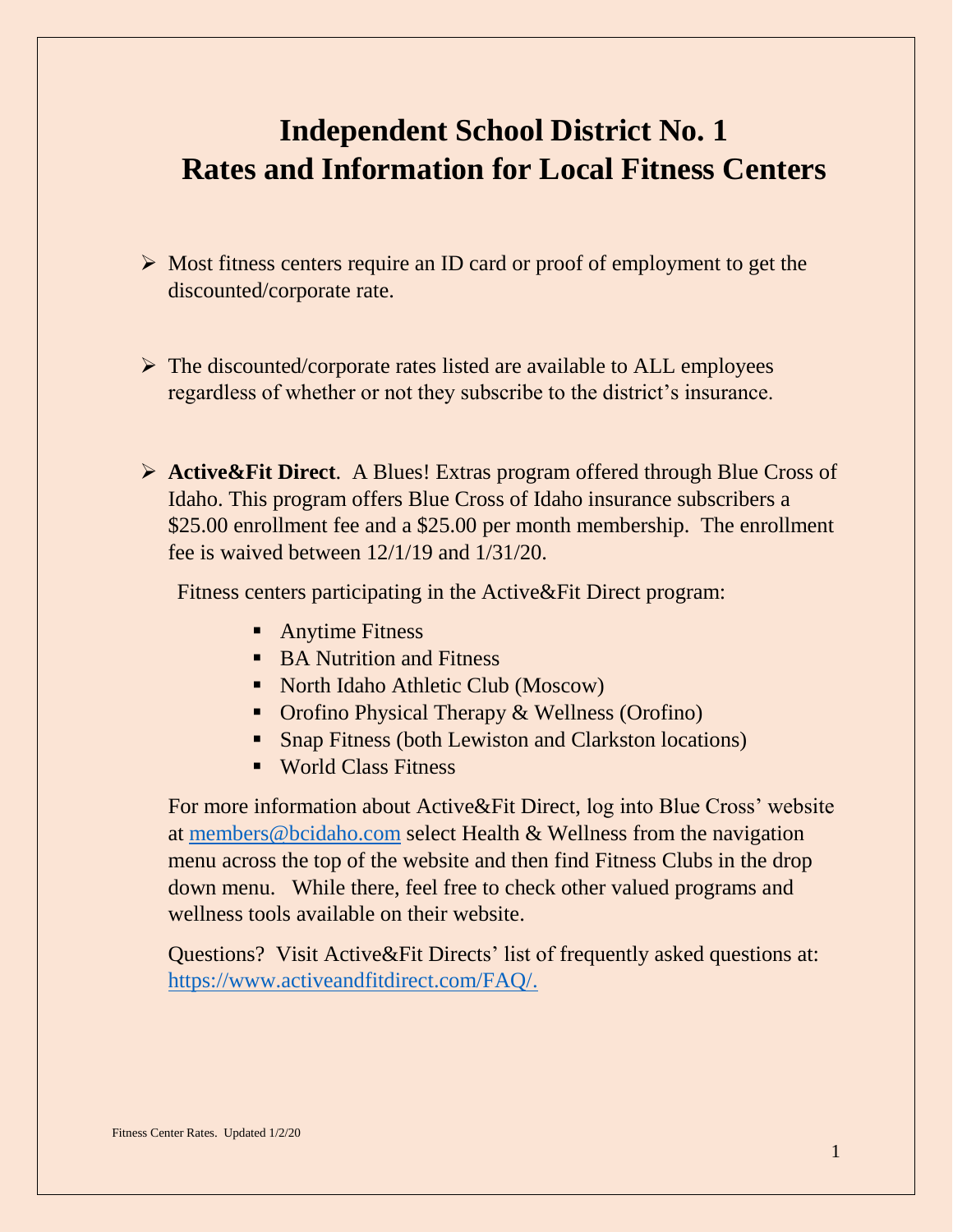# **[Anytime Fitness](https://www.anytimefitness.com/gyms/917/Lewiston-ID-83501/?utm_source=bing&utm_medium=local&utm_campaign=localmaps&utm_content=917) (Member of Active&Fit Direct\*)**

**Location:** 102 Thain Road, Lewiston

**Contact:** 208-743-7100

**Web:** [www.anytimefitness.com/gyms/917/lewiston-id-83501/](http://www.anytimefitness.com/gyms/917/lewiston-id-83501/)

#### **Discounted Rates (separate from Active&Fit Direct membership):**

- **Enrollment fee special:** \$1.00 from January 1, 2020 through mid-January, 2020.
- $\checkmark$  Enrollment fee after mid-January: \$50.00
- $\checkmark$  Monthly rate: \$33.39 for individual; couple is \$59.94
- $\checkmark$  Mandatory key purchase: \$41.34 for first key and \$21.20 for additional keys (each family member must purchase a key)
- $\checkmark$  Family: \$83.74 per month
- $\checkmark$  Membership includes unlimited tanning.

*\*Rates are separate from the Active&Fit Direct program, which offers Blue Cross of Idaho members (i.e., employees that subscribe to the district's insurance) a \$25.00 enrollment fee and \$25.00 monthly fees. See attached for more information.*

## **[Asotin County Family Aquatic Center\\*](https://theaquaticcenter.org/)**

 **Location:** 1603 Dustan Loop, Clarkston **Contact:** 509-758-0110 **Web:** <http://theaquaticcenter.org/>

Rates include both the fitness center, indoor natatorium (pools) and water aerobics. Washington Residents: 10% discount on rates listed below for non-residents

#### **Non-Residents:**

Adults: \$45.99 Adults: \$39.99 Adults: \$34.99 Seniors:\$39.99 Seniors: \$34.99 Seniors: \$29.99

Per month rates: Quarterly per month rates: Annual per month rates:

Daily rates: adults \$6.99; seniors and students \$4.99. Annual rates also include the outdoor water park; unlimited use when open.

\*Participation with Active&Fit Direct ended 12/31/19.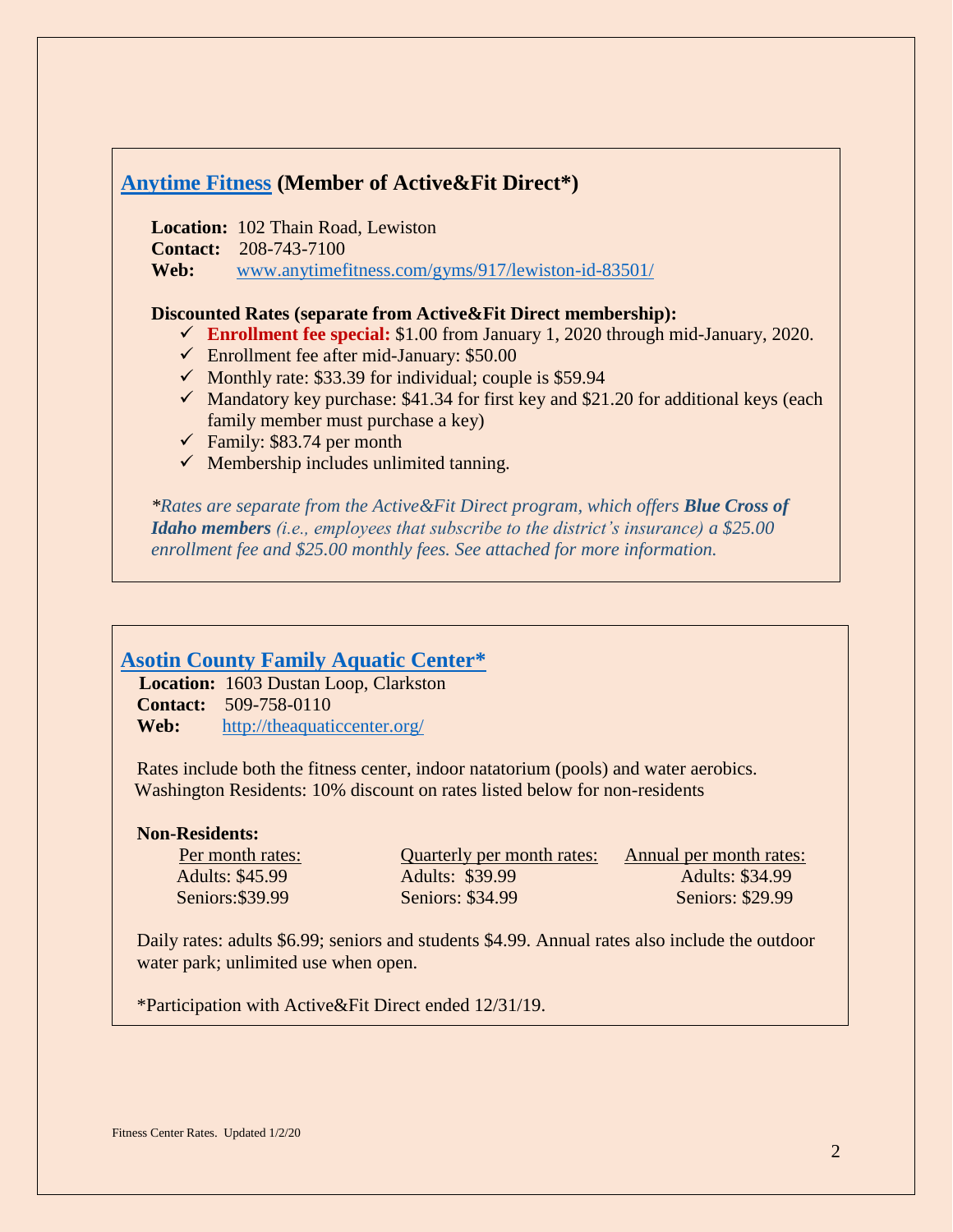# **[BA Nutrition and Fitness/The Diet Doc](http://www.thedietdoclewiston.com/) (Member of Active&Fit Direct\*)**

**Nutrition Consultant:** Bailey Harrison, NASM CPT  **Contact:** 541-993-0225; baydawn@thedietdoc.com **Location:** 3510 12<sup>th</sup> Street, Lewiston  **Web: <https://www.thedietdoclewiston.com/Fitness>**

#### **Discounted/Corporate Rates:**

- $\checkmark$  \$30.00 per month
- $\checkmark$  No enrollment fee
- $\checkmark$  \$15.00 key card

*\*Rates are separate from the Active&Fit Direct program, which offers Blue Cross of Idaho members (i.e., employees that subscribe to the district's insurance) a \$25.00 enrollment fee and \$25.00 monthly fees.*

### **[CrossFit LCValley](http://crossfitlcvalley.com/)**

Location: 2015 8<sup>th</sup> Avenue, Lewiston **Contact:** 208-791-7391 **Web: [www.crossfitlcvalley.com](http://www.crossfitlcvalley.com/)**

#### **Discounted/Corporate Rate:**

- $\checkmark$  Monthly rate: \$85.00
- $\checkmark$  Childcare during certain hours, free of charge

#### **[CrossFit](http://www.crossfitrove.com/) Rove:**

 **Location:** 1026 Bryden Avenue, Lewiston **Contact:** 208-305-9515 **Web:** [www.crossfitrove.com](http://www.crossfitrove.com/)

#### **Membership Rates:**

- $\checkmark$  Monthly rate: \$90.00 + tax;
	- o Discounted rates:
		- Military veterans, first responders and students  $$75.00 + tax$ ; under 18 years of age  $$65.00 + tax$
- $\checkmark$  Punch card: \$90.00 + tax for 15 punches (visits) no time frame
- $\checkmark$  Day rate: \$10.00 + tax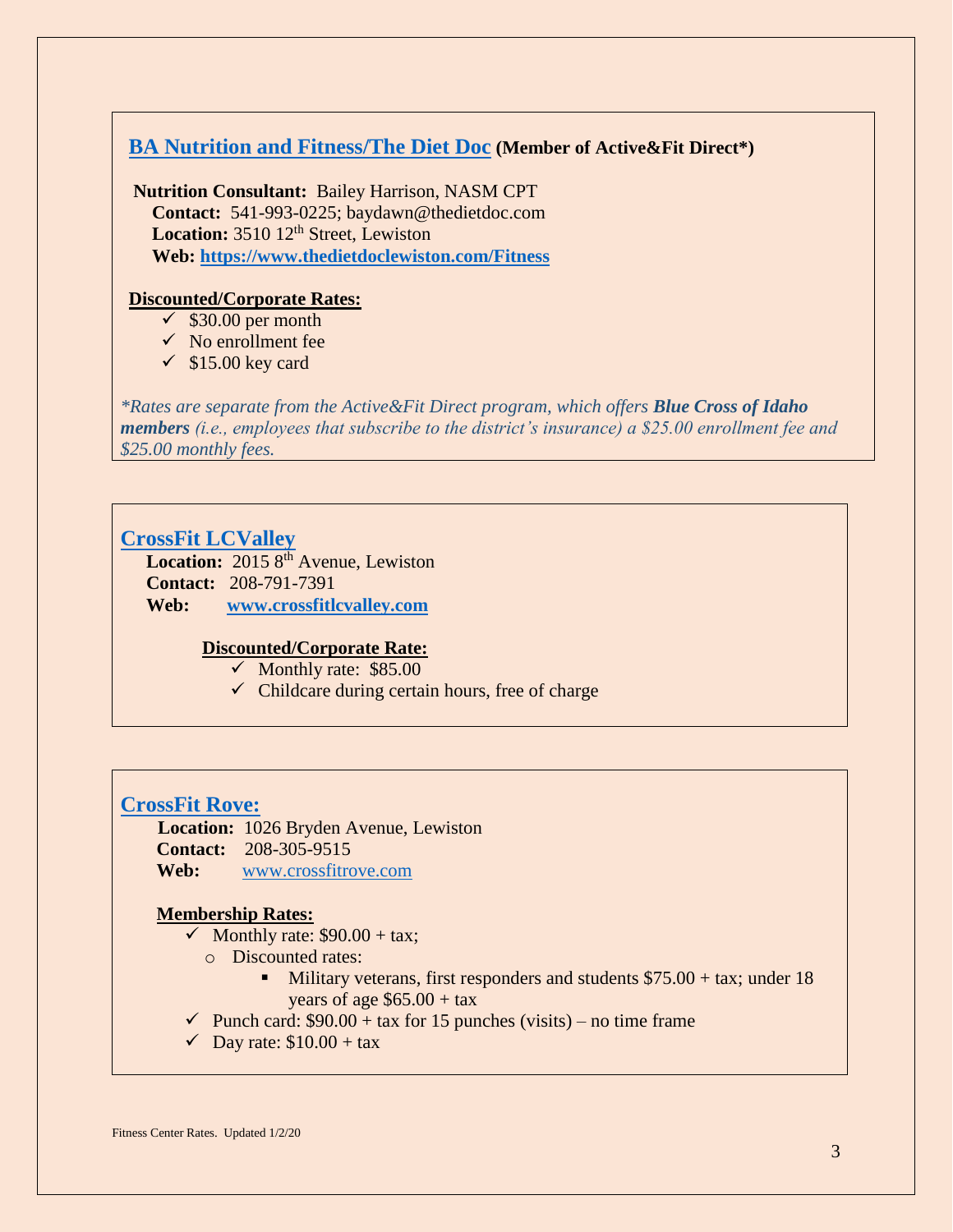# **[Hells Canyon CrossFit](https://www.hellscanyonfitness.com/)**

Location: 1445 5<sup>th</sup> Street, Clarkston **Contact:** 509-295-8657; [coach@hellscanyonfitness.com](mailto:coach@hellscanyonfitness.com) **Web:** [www.hells.canyonfitness.com](http://www.hells.canyonfitness.com/)

#### **Membership Rates:**

- $\checkmark$  First class if free.
- $\checkmark$  Unlimited Membership: \$120.00 per month. This option gives you unlimited access to all CrossFit and Yoga classes, as well as access during open gym slots.
- $\checkmark$  Punch Card: \$100.00 for 10 classes including CrossFit and Yoga

Drop-in: \$15.00. Includes CrossFit, Yoga and Open Gym sessions.

# **Smart Fitness [of the LC Valley](https://smartfitnesslc.com/)**

**Location:** 621 Bryden Avenue, Suite G, Lewiston **Contact:** 208-413-6522 **Web:** <https://smartfitnesslc.com/>

#### **Discounted/Corporate Rates (see attached brochure):**

- $\checkmark$  Enrollment Fee: \$49.99
- $\checkmark$  Monthly rate: \$40.00
- $\checkmark$  Spouse = \$35.00/month + \$10.00 enrollment fee